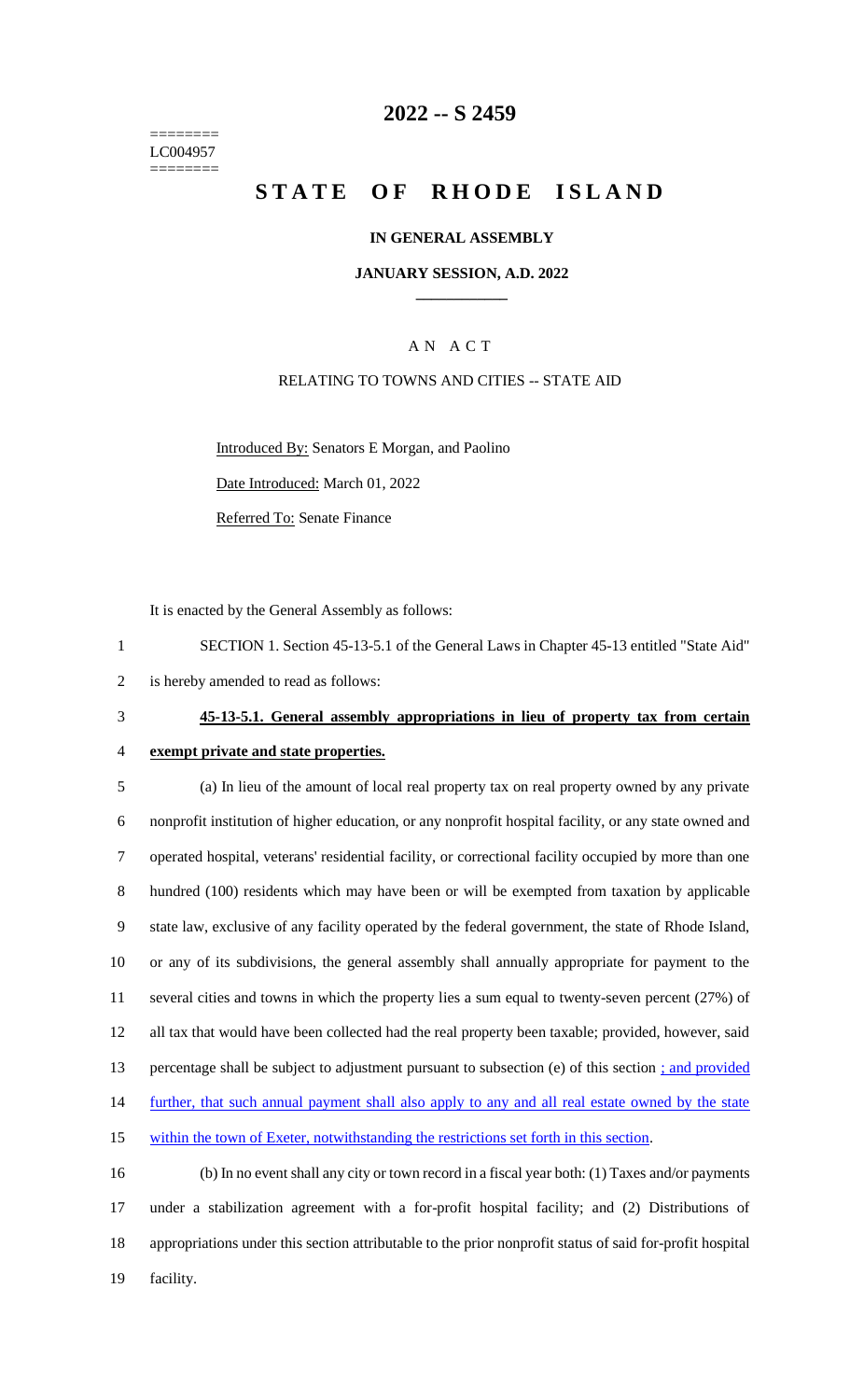(c) As used in this section, "private nonprofit institution of higher education" means any institution engaged primarily in education beyond the high school level, the property of which is exempt from property tax under any of the subdivisions, and "nonprofit hospital facility" means any nonprofit hospital licensed by the state and which is used for the purpose of general medical, surgical, or psychiatric care and treatment.

 (d) The grant payable to any municipality under the provision of this section shall be equal to twenty-seven percent (27%) of the property taxes that, except for any exemption to any institution of higher education or general hospital facility, would have been paid with respect to that exempt real property on the assessment list in the municipality for the assessment date of December 31, 1986, and with respect to such exempt real property appearing on an assessment list 11 in the municipality on succeeding assessment dates. Provided, however, that the grant paid for the fiscal year ending June 30, 2008, shall be based upon the assessment list in the municipality as of December 31, 2004.

 (e) The state budget offices shall include the amount of the annual appropriation in the state budget for the fiscal year commencing July 1, 1988, and each fiscal year thereafter. The amount of the annual distribution of appropriation payable to each eligible municipality in any year in accordance with this section shall be reduced proportionately in the event that the total of the annual appropriation in the state budget is insufficient to pay the eligible municipalities the amounts otherwise payable to said communities pursuant to subsection (a) of this section.

 (f) Distribution of appropriations shall be made by the state on or before July 31 of 1988 and each July 31 thereafter or following verified receipt of a municipality's assessment data for the following fiscal year's payment, whichever is later, and the payments may be counted as a receivable by any city or town for a fiscal year ending the preceding June 30.

 (g) Any act or omission by the state with respect to this chapter shall in no way diminish the duty of any town or municipality to provide public safety or other ordinary services to the 26 properties or facilities of the type listed in subsection (a). Such duty shall not pertain to the town of Exeter unless, and until such time as, it establishes a municipal police department.

28 (h) Provided, that payments authorized pursuant to this section shall be *initially applied to* 29 create a municipal police force in any community that does not have such a service on the effective date of this subsection, or to defray negotiated amounts paid by such municipality to the state for state police presence and coverage within that municipality and thereafter, such payments shall be 32 reduced pro rata, for that period of time that the municipality or local districts located therein 33 suspends or reduces such essential services to eligible facilities. For the purposes of this section "essential services" include, but are not to be limited to, police, fire and rescue.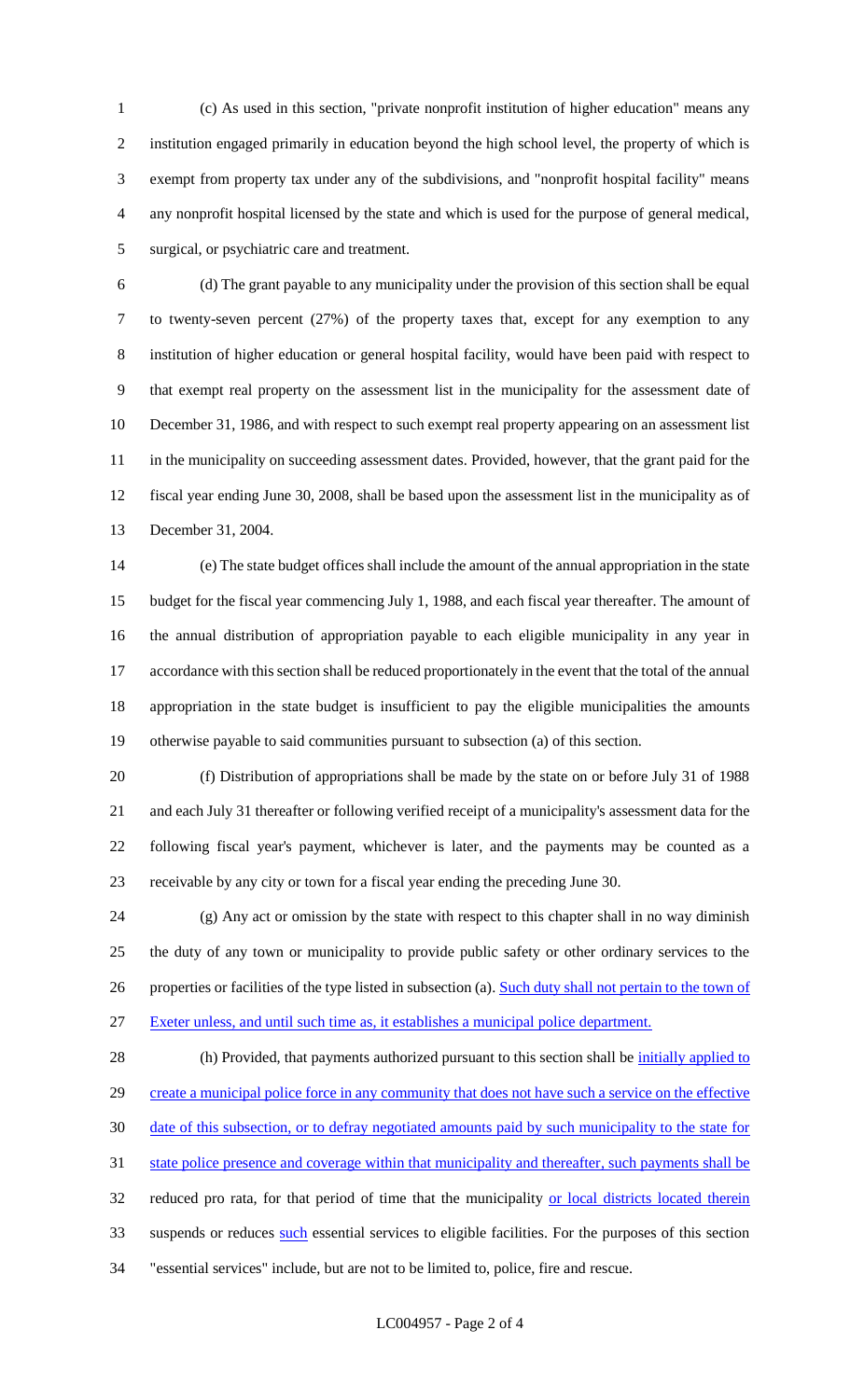1 SECTION 2. This act shall take effect upon passage.

#### $=$ LC004957  $=$